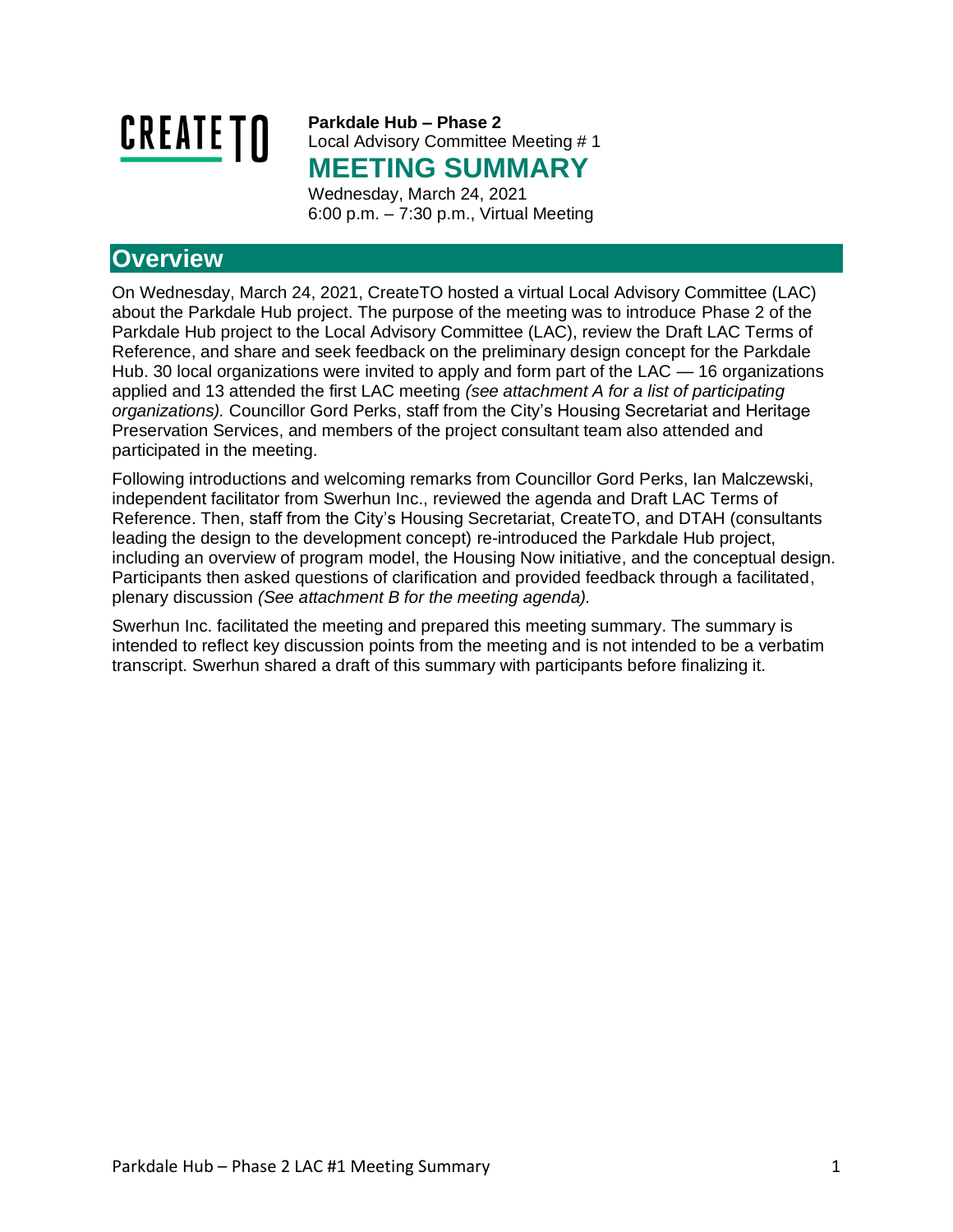## **Key themes**

**Excitement about the Parkdale Hub**. LAC members were generally pleased with the progress made on the Parkdale Hub project and excited about the preliminary design concept. They especially liked the thought given to connecting the Hub to the existing community, green design elements, and the open design of the new spaces.

**Minimize disruption to existing tenants, programs, and services.** Several LAC members said it would be important to reduce the impacts on the existing tenants and users, including the 1313 tenants, youth that make use of programming at Masaryk-Cowan, and youth that spend time at the library.

**Interest in having space at the future Hub.** Some LAC members were keen to learn how their organization or others could secure space at the future hub and understanding the process by which the City and CreateTO would select future tenants or users of the space.

**The future Hub should model sustainability and be a green hub.** Both through the design and programming of the space, the Hub should embody the best in sustainable design.

## **Discussion of the Draft LAC Terms of Reference**

No LAC members had any concerns or questions about the Draft LAC Terms of Reference. *Facilitator's note: the Terms of Reference are now finalized, though they can be amended if and as deemed necessary by LAC members and CreateTO.*

### **Questions of clarification**

Following the presentation, LAC participants asked questions of clarification, summarized below in **bold**. Responses from project team members follow each question in *italics*.

### **Questions about the preliminary design concept**

**Will the future developer have flexibility to design the hub differently from what was presented tonight?** *Yes. The presented design is a demonstration plan, not the final architecture. The intent of the demonstration plan is to inform the future detailed design and to form the basis of the rezoning application.*

**Has the future developer been selected, and do they have experience with the Parkdale community?** *Not yet. Housing Secretariat will put out a competitive call looking for a development partner coinciding with zoning approval. We will consider several factors when selecting the development partner, including their experience working on this type of community project.*

**What types of uses do you anticipate in the storefront space? Will they be used for nonprofit space? How many storefront units do you anticipate creating?** *The demonstration plan imagines ground floor space on the East site with community spaces that have access to the sidewalk – the ground floor space could be operated as a single program or broken into multiple "storefront units" -we are open to suggestions for the use and divisions of these spaces.*

**Will the Masaryk-Cowan Community Centre be redeveloped as part of this work?** *Yes.*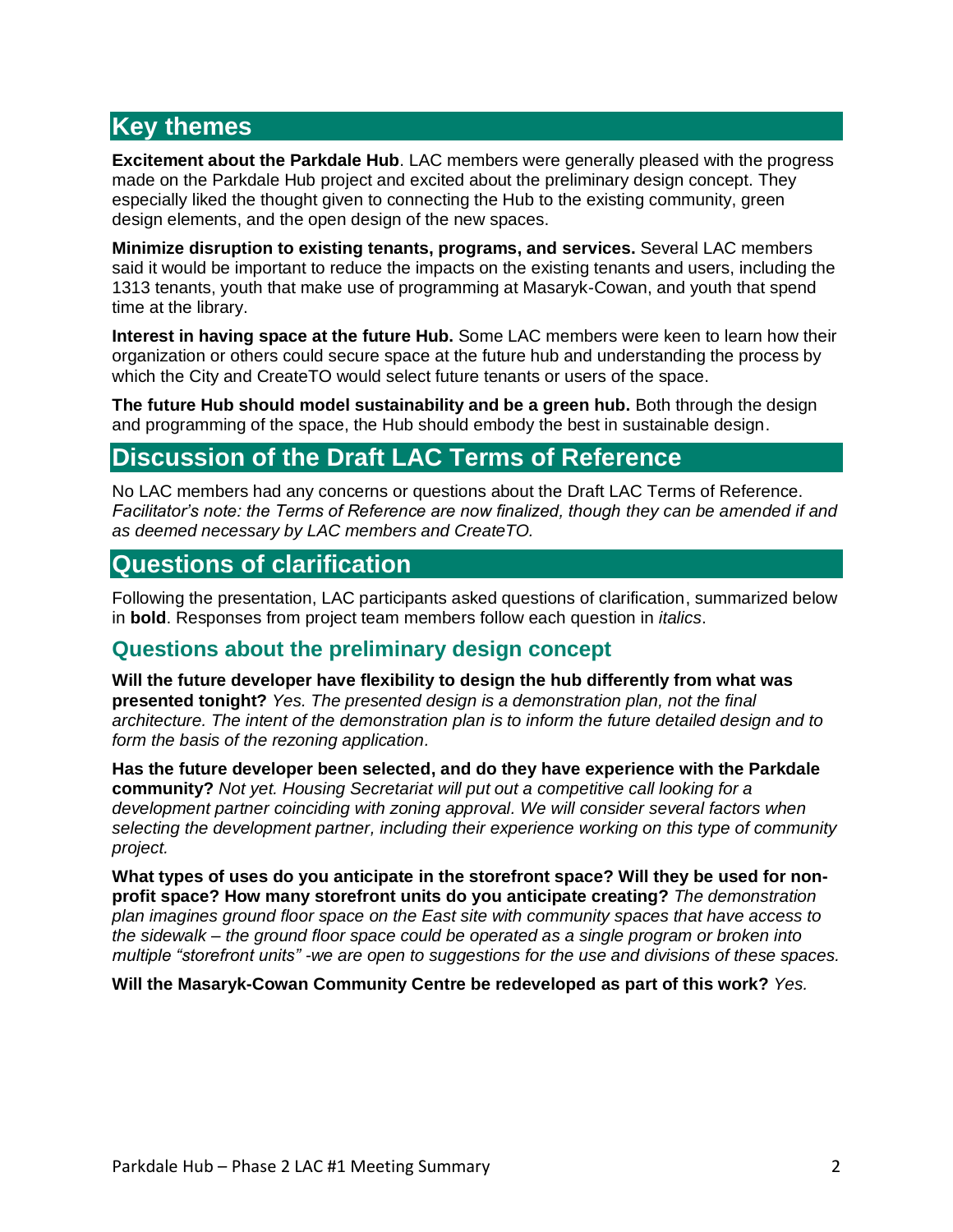## **Questions about the impact on the Parkdale community and community space**

**Are there timelines for construction? How will the live-work tenants and Gallery 1313 be impacted?** *Part of the design team's job is to develop a construction phasing strategy that will inform potential sequencing. One option is to develop the current library site first and move Gallery 1313's tenants and programming there without disruption to programs, then develop the centre site to accommodate the library and recreation centre. We are still exploring staging and phasing and are striving to be as sensitive as possible to the community and existing tenants.* 

**How will the project team incorporate the Parkdale Community Benefits Framework?** *We are very familiar with the Parkdale Community Benefits Framework and feel this Parkdale Hub project aligns with many of its objectives, including: applying an equity lens, supporting the creation of new affordable rental housing, and providing community space and programming. During construction, we will explore opportunities to create work opportunities for equity seeking members of the Parkdale community. City Council has also directed CreateTO to develop a Community Benefits Framework for all of its Housing Now sites: once this site is officially deemed a Housing Now site, this Community Benefits Framework will also apply.*

**Will this project consider adding community partners and new programming to the library? How will the library be able to accommodate so many programs and different uses?** *In the future, there will be opportunities to introduce new community groups to the Parkdale Hub site in new community spaces beyond the Library, but we don't yet know how much space will be available or what the tenancy model will be. We are working with other City divisions to figure those things out. In future phases, we will continue engaging with community groups to figure out what space and programming is needed. Our ambition is to grow the size of the library to 30,000 square feet spread across two floors, including an open atrium that brings openness, transparency, and visual connectivity.*

**Will combining the Library and the Community Centre affect their operating hours? Can the Library's hours be extended?** *We are designing these two facilities to allow them to have different operating hours if needed. It is good to know that there is interest in extending the library's hours: the Toronto Public Library Board has suggested extending library hours to City Council, but it has not yet accepted the suggestion. Contacting elected officials (both the Mayor and Councillors) is a good way to advocate for extended library hours.*

## **Detailed summary of feedback**

LAC members shared feedback on a variety of topics through a facilitated discussion, summarized below. The summary below includes both feedback shared during the meeting as well as additional feedback shared afterwards (see original submissions in Attachment C). Comments from the project team are included in *italics*, where provided.

### **What participants liked about the preliminary design concept**

**General excitement and support for the Parkdale Hub, its design, overall vision, and affordable housing.** LAC members particularly liked the architectural preservation of the heritage features, new spaces being built, connectedness of the buildings, the transparency of spaces (such as windows, light, views), and the intention to apply green building principles.

**The connections between existing and new spaces.** Creating an entrance at the back of the Community Recreation Centre building is a good way to strengthen connections to Milky Way Garden. Encourage the animation of Milky Way Lane, and make this area feel like more than just a back door.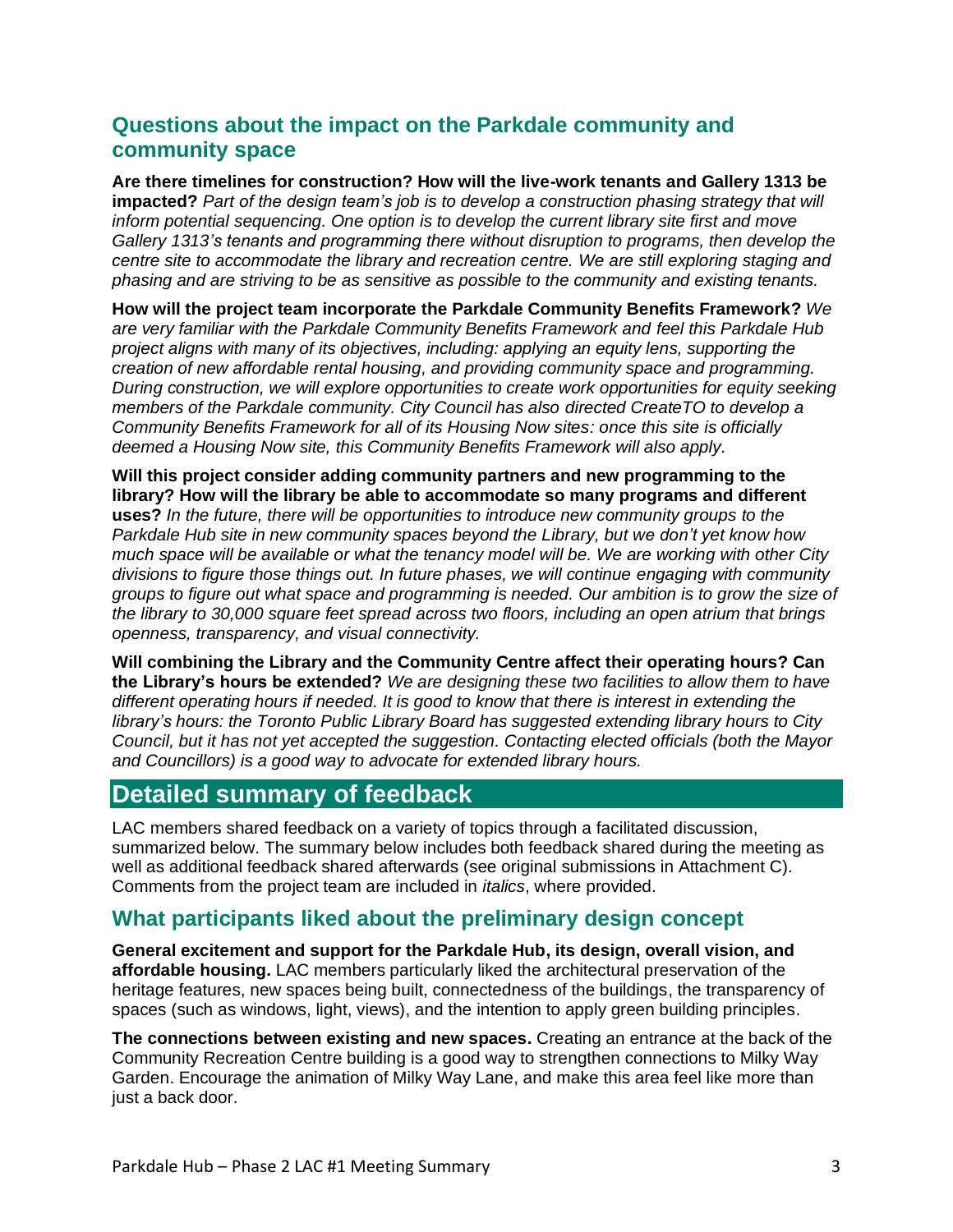**The amount of outdoor and green space,** including the extended sidewalk space.

**The library's dedicated children area being large and street level,** which makes it more accessible.

### **Where participants had suggestions or concerns**

**The presentation didn't mention the inclusion of youth, teens, or Parks, Forestry, and Recreation. The Masaryk-Cowan Community Centre is the go-to place for families especially youth — and its diverse programs are essential to helping keep youth out of trouble.** *Though we didn't mention it in our presentation, we are working closely with Parks, Forestry, and Recreation through a technical working group. This group includes Parks, Forestry and Recreation staff involved in planning the development of their facilities and staff involved in day-to-day programming of Masaryk Cowan. These staff members have helped us understand how people currently use the community centre and their needs. Both Masaryk-Cowan and the Parkdale Library have received dedicated funding to support Enhanced Youth Hubs and are having conversations about how to coordinate their Youth Hubs and offer complementary programming to the Parkdale community.*

**Limit disruption to existing programs and services in the Library and Community Centre during construction.** Ways to minimize disruption could include continuing after-school programs nearby and completing the new library before closing the old one.

#### **Support 1313 residential tenants** by:

- limiting moving impacts by providing a minimum of twelve months' notice before the move, paying for moving expenses and compensation for any lost work, and providing temporary live-work space if necessary.
- ensuring new units are at least equal to or better than current units in key areas, including: size, ceiling height, access to storage space, soundproofing, ventilation, access to natural light, access to outdoor space, rental control, accessibility security, and keeping live-work spaces together. *The project team added that part of the Parkdale Hub process involves distinct conversations with 1313 residential tenants, which it will schedule soon.*

#### **Set higher ambitions for sustainability,** including:

- Incorporating [recommendations provided by Toronto Environmental Alliance](https://www.toronto.ca/legdocs/mmis/2019/cc/comm/communicationfile-99838.pdf) (TEA)
- Meeting Tier 4 of the Toronto Green Standards
- Use sustainable materials and green building principles (such as renewable energy, solar panels, etc.)
- Incorporating a green roof
- Integrating a Community Green Hub to enable community-based climate action and provide sustainability related programs (more details in Green13 letter in Attachment C)
- Expanding bike lanes for Queensway and Lakeshore to the hub, installing bike parking and electric vehicle charging stations
- Make sure street trees are healthy

*CreateTO said that, with City staff and the developer, they will strive to reach net zero carbon emission, exploring opportunities like energy production on site, water conservation, and others. Housing Now must meet Tier 3 Version 2 of the Toronto Green Standards.* 

**The level of affordability of the affordable units and potential that Parkdale community members will not be further engaged.** *During the rezoning application, CreateTO and City Planning will host community engagement opportunities to ensure community members are*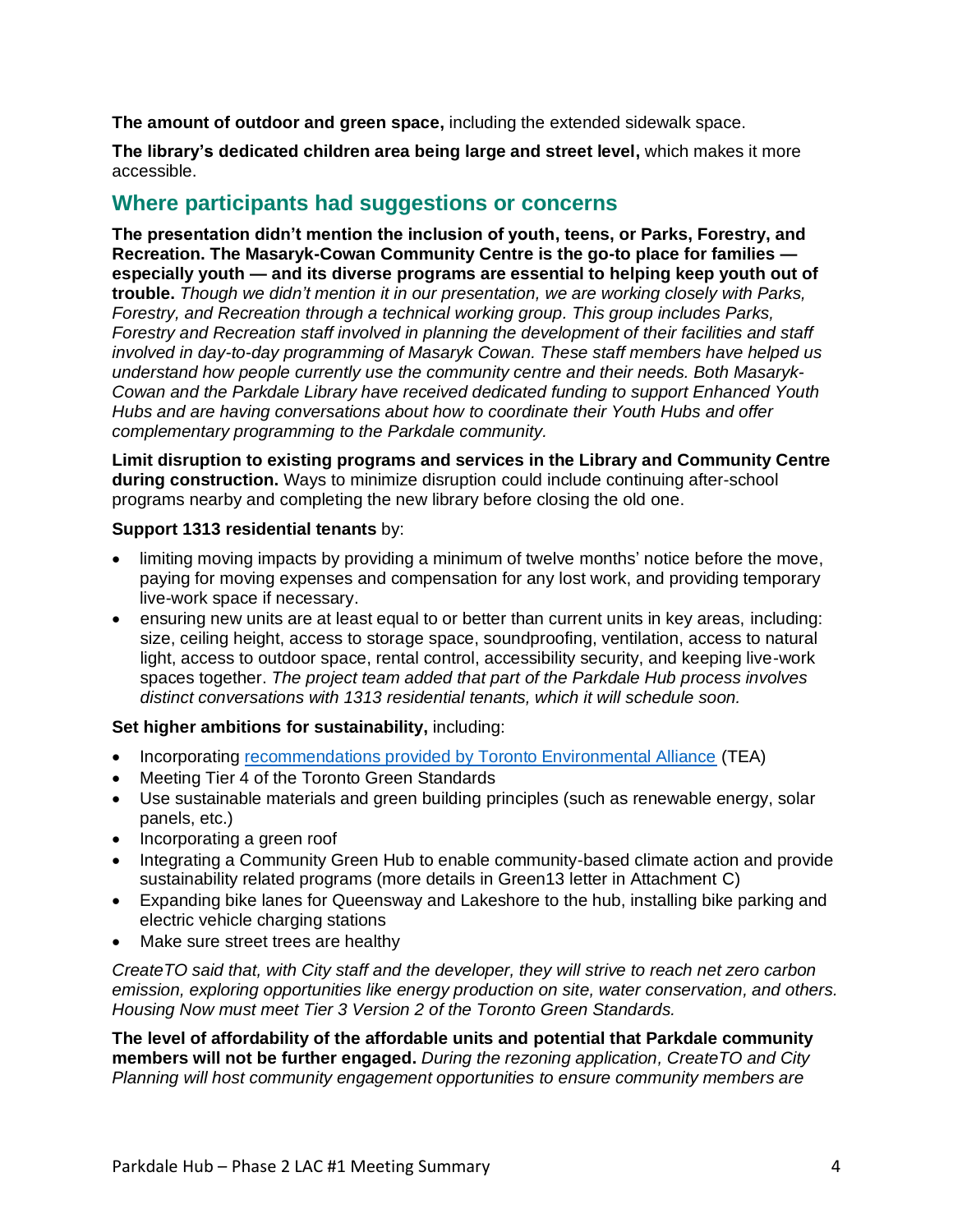*involved. Extensive community engagement is part of Housing Now site development processes.*

#### **Other feedback and suggestions,** including:

- Consider creating space for both seniors and children in the library and creating a daycare system. *The library includes a dedicated children's area and will consider daycare opportunities as a suggestion for future programming.*
- Ensure affordable housing units are large enough to accommodate families.
- Include the Dollarama property in the Hub.
- Make sure all the links to on the project website work.

### **Next steps**

The project team thanked the LAC members for attending and sharing their feedback and committed to sharing a draft meeting summary in the coming weeks. Participants were also encouraged to share any further feedback by emailing the project team. CreateTO will share the dates for the upcoming Public Consultation Meeting and second LAC meeting with participants once finalized.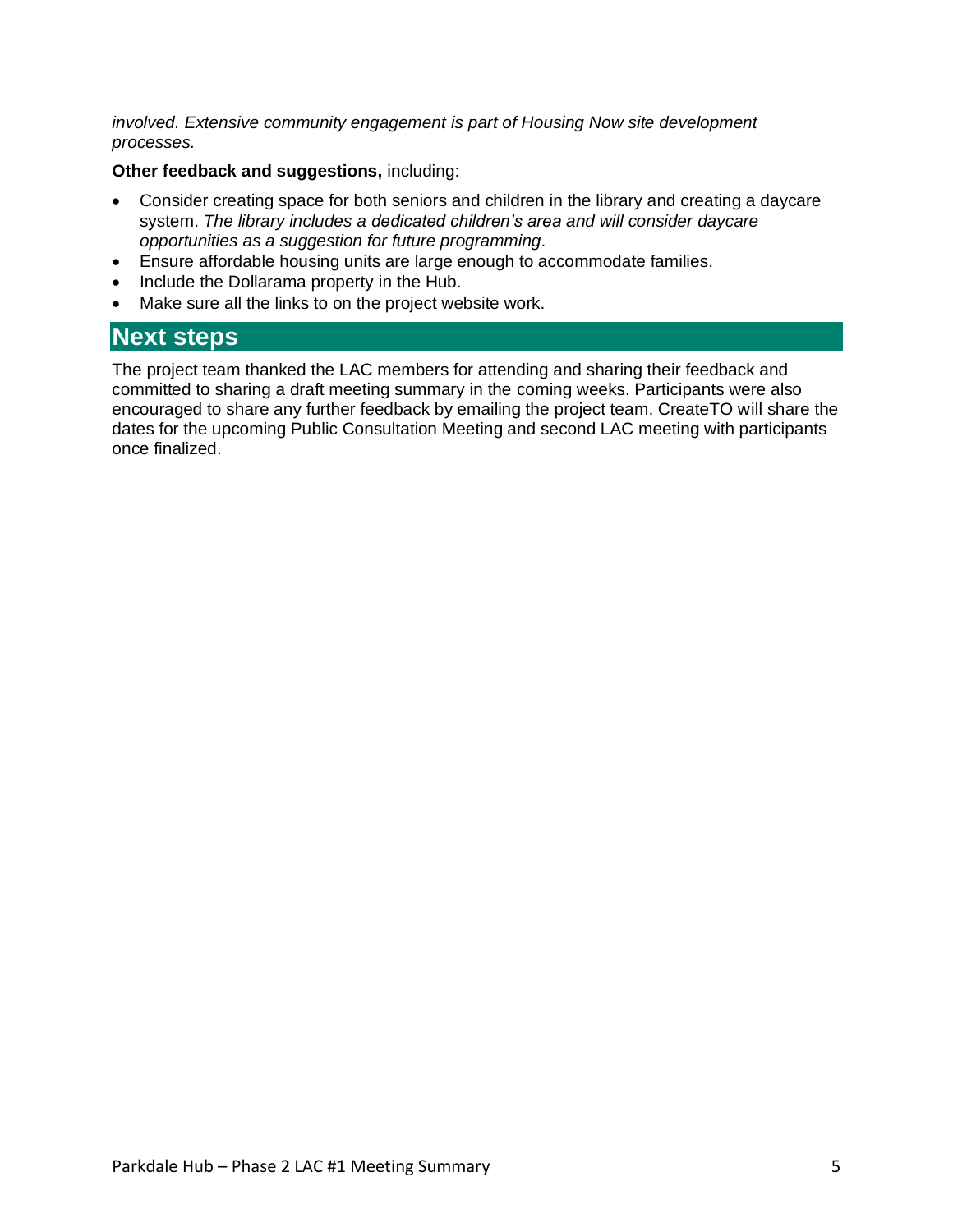# **Attachment A. Meeting Participants**

The following organizations were invited to apply for LAC membership and attend the meeting. The organizations represented at the LAC meeting are in bold text.

- **1313 Tenants Association**
- Black Artists' Network in Dialogue
- C.O.T.A. Social Group program
- **Culturelink Settlement and Community Services**
- Flick the Switch
- **Gallery 1313**
- **Green 13**
- **Greenest City**
- **Holy Family Catholic School Parent Council**
- Kababayan Multicultural Centre
- **More than Child's Play (MTCP)**
- **Parkdale Activity-Recreation Centre (PARC)**
- Parkdale Breakfast Inc
- Parkdale CI School Advisory Council
- Parkdale Community Economic Development Project/People's Economy
- **Parkdale Golden Age Foundation**
- Parkdale Intercultural Association
- Parkdale Neighbourhood Land Trust
- Parkdale Project Read
- Parkdale PS School Parent Council
- Parkdale Queen West Community Health Centre
- **Parkdale Residents' Association**
- **Parkdale Tenant's Association**
- Parkdale Village BIA
- **Queen Victoria Public School Parent Council**
- Roncesvalles-Macdonell Residents Association
- Sistering Drop-in and Outreach Program
- TCHC residents 245 Dunn Avenue
- TCHC residents West Lodge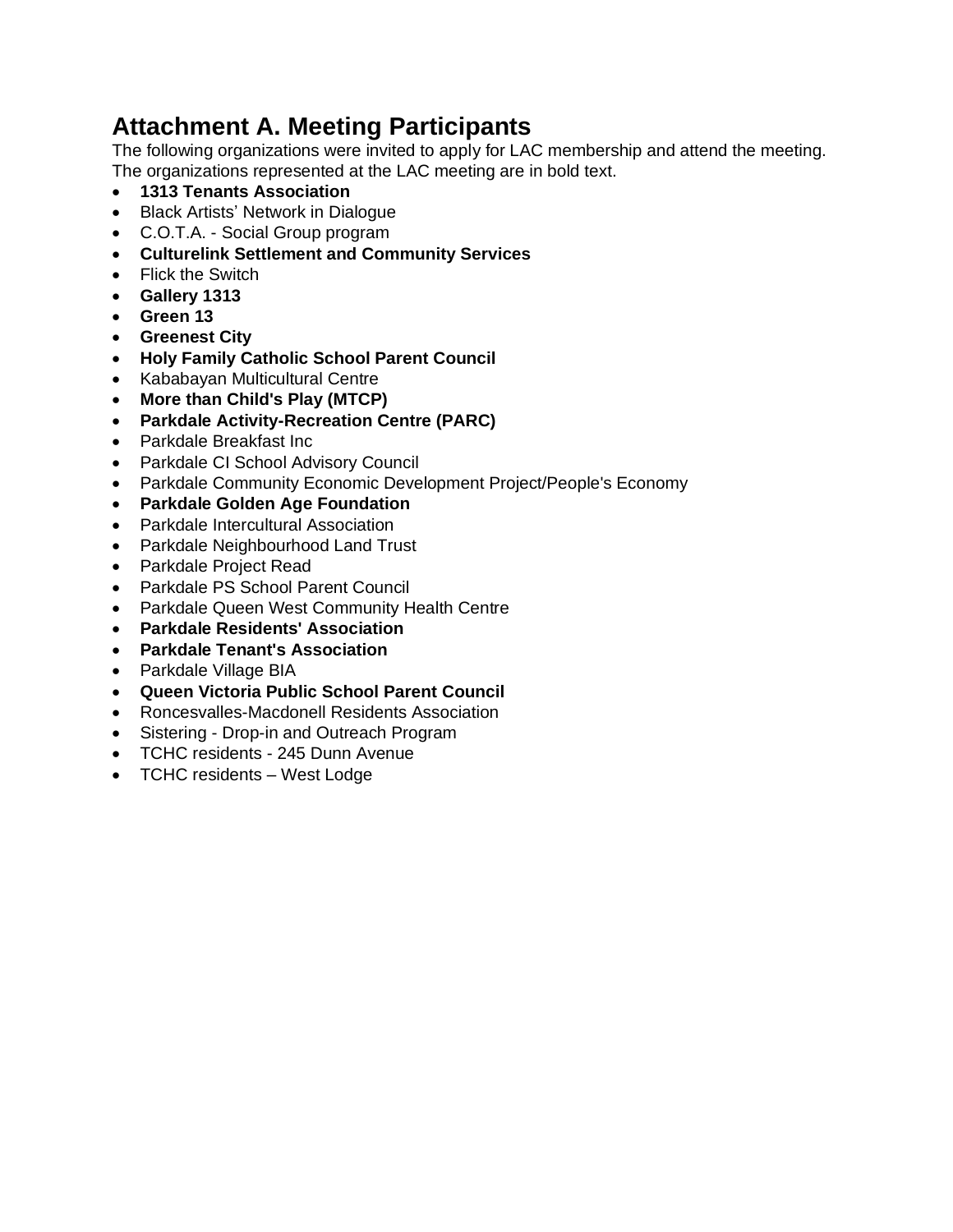## **Attachment B. Meeting Agenda**

**Parkdale Hub - Phase 2 Local Advisory Committee Meeting # 1** March 24th, 2021 6:00 p.m.-7:30 p.m. **Meeting Purpose** To introduce phase 2 of the Parkdale Hub to the Local Advisory Committee (LAC), review the LAC Terms of Reference (ToR), and share and seek feedback

#### **Proposed agenda**

**6:00 Welcome, introductions, land acknowledgement, agenda review** Cllr. Perks, CreateTO, Swerhun Inc.

on the preliminary design concept for the Parkdale Hub.

**6:10 Terms of Reference review**  Swerhun Inc.

*Questions of clarification*

**6:20 Background & Overview** CreateTO, Housing Secretariat, DTAH

*Questions of clarification*

#### **6:45 Discussion**

Thinking about a) the buildings' shape and massing (how they will be perceived and experienced from the street) b) the proposed adaptive re-use of existing heritage, and c) the preliminary layout of programming spaces within the massing/buildings…

- 1. What, if anything, do you particularly **like?**
- 2. What, if anything do you **find concerning?** What suggestions (if any) do you have to address those concerns?
- 3. Do you have any other comments or advice?

#### **7:25 Wrap up and next steps**

**7:30 Adjourn**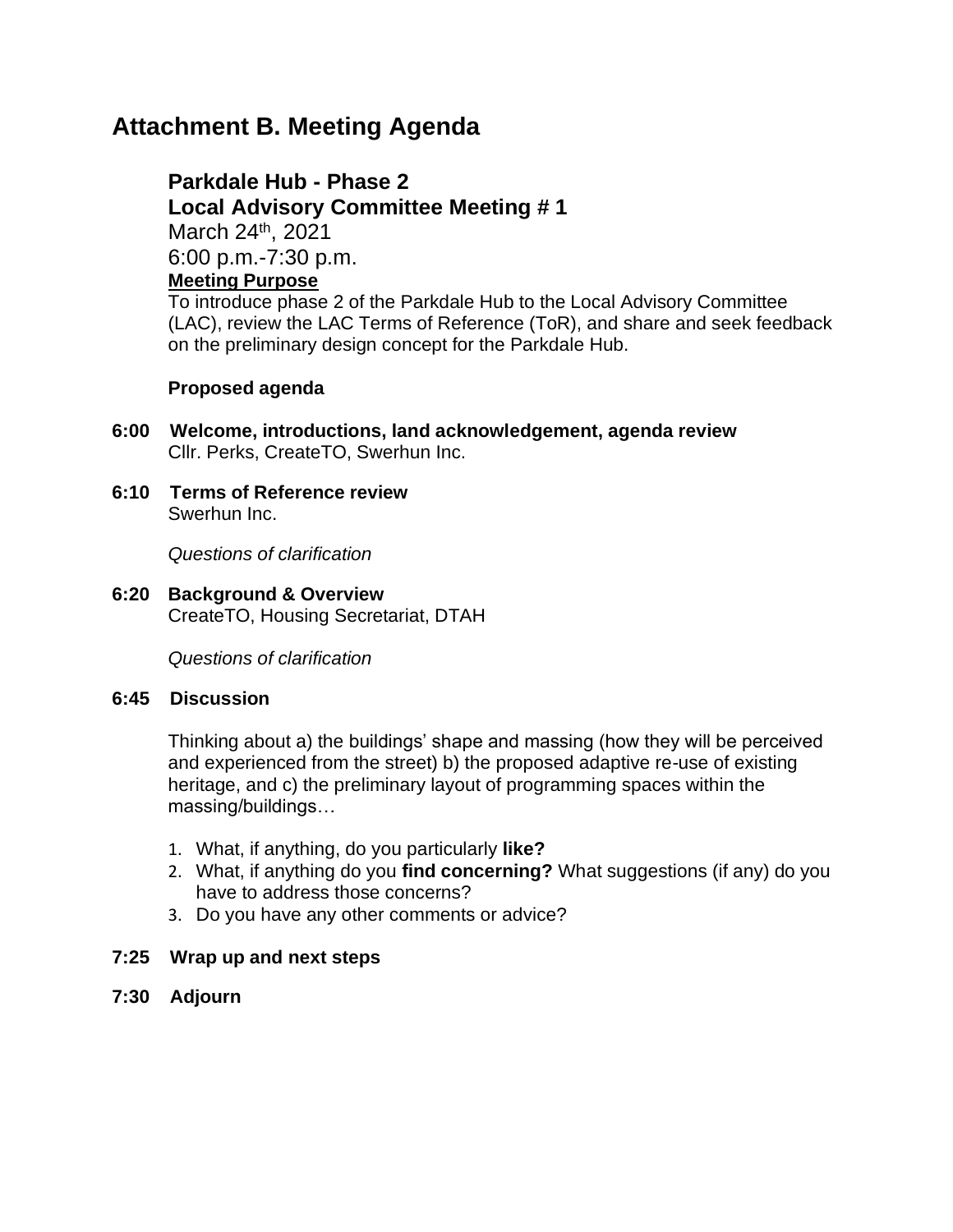# **Attachment C. Post Meeting Feedback**

The feedback below includes all submissions received from LAC members between March 24 and 31. Other than making minor formatting edits and removing personal identifiable information, we have not edited the submissions.

# **Submission from Queen Victoria School Council, submitted on March 26th, 2021 at 1:36 PM**

Thanks so much for running this meeting and pushing this project along. It's great to see the plans and the progress.

I mentioned some of this at the meeting, but my feedback would be:

- Minimizing disruption and ensuring continuity of programming and accessible space (both at the Library and Community center) would be a real priority. I know that members of our community have used both rented the Library basement and Community center spaces for community events so staggering any closures would be ideal. Continuing after-school programming would also be a priority.
- Personally, I have been amazed to see how many young people are at that Library between 3:30 and closing time so having the new Library complete before closing the existing library would be ideal.
- I loved hearing that the kids area of the Library would be large and at street level. The weekend and weekday reading get-togethers get so many families so making this accessible is great.
- I'm not well versed on housing issues but making more units that are functional for families would be important to our community.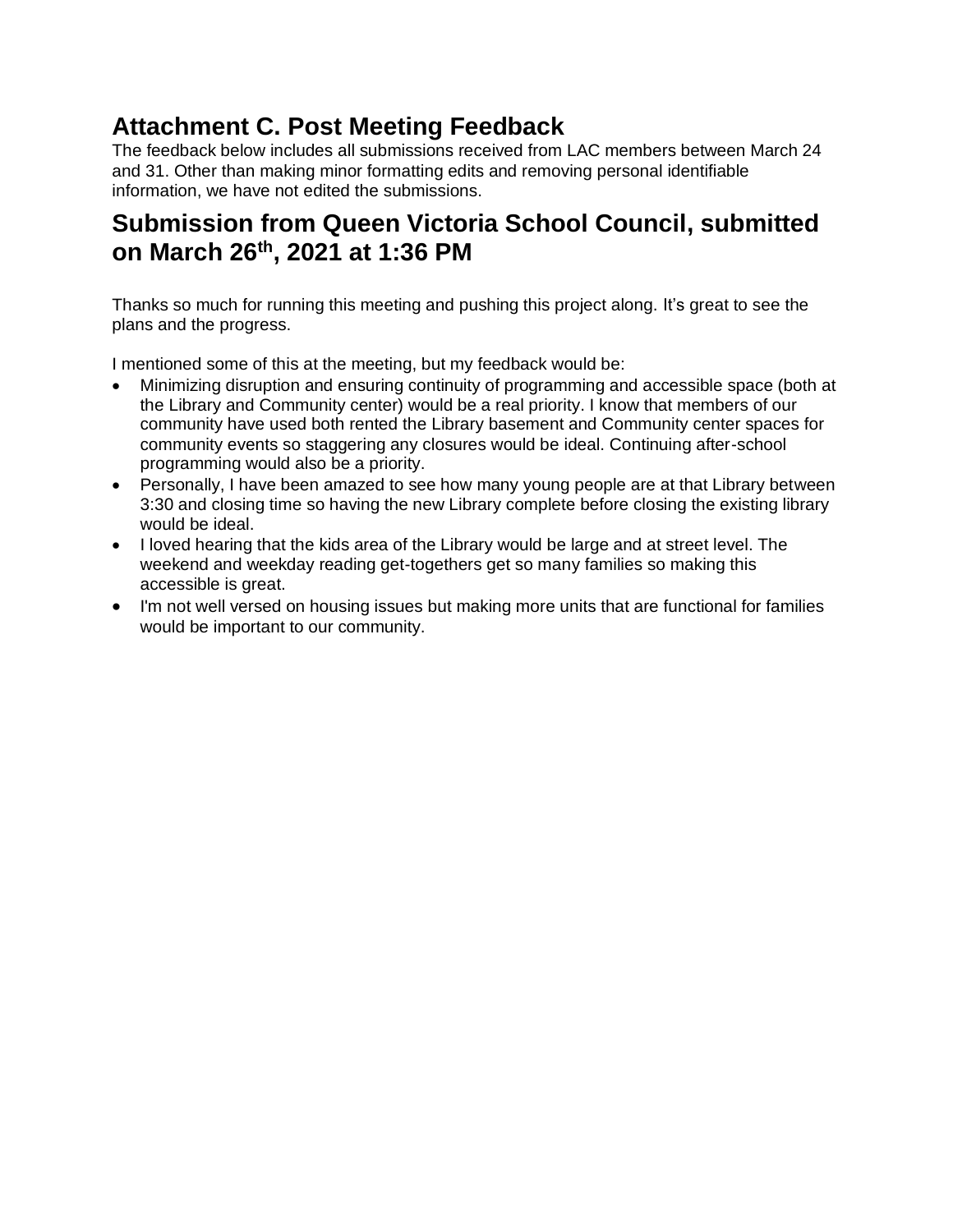## **Submission from Parkdale Residents Association, submitted on March 27th, 2021 at 3:49 PM**

Thanks for the Parkdale Hub presentation and to see the amount of progress. I did have my fingers crossed that the Dollarama property would be included. Was anyone from Parks & Rec at the meeting?

I went to <https://createto.ca/project/parkdale-hub/> site today. I noticed that some of the links are broken (Presentation, Panels).

I have a question re the ground floor east property (attached screenshot) - these are rather large units vs the fine grain retail of the surrounding properties and; am I correct in understanding that these storefront units are for non-profit community groups? Consideration for small groups who would benefit having street front access.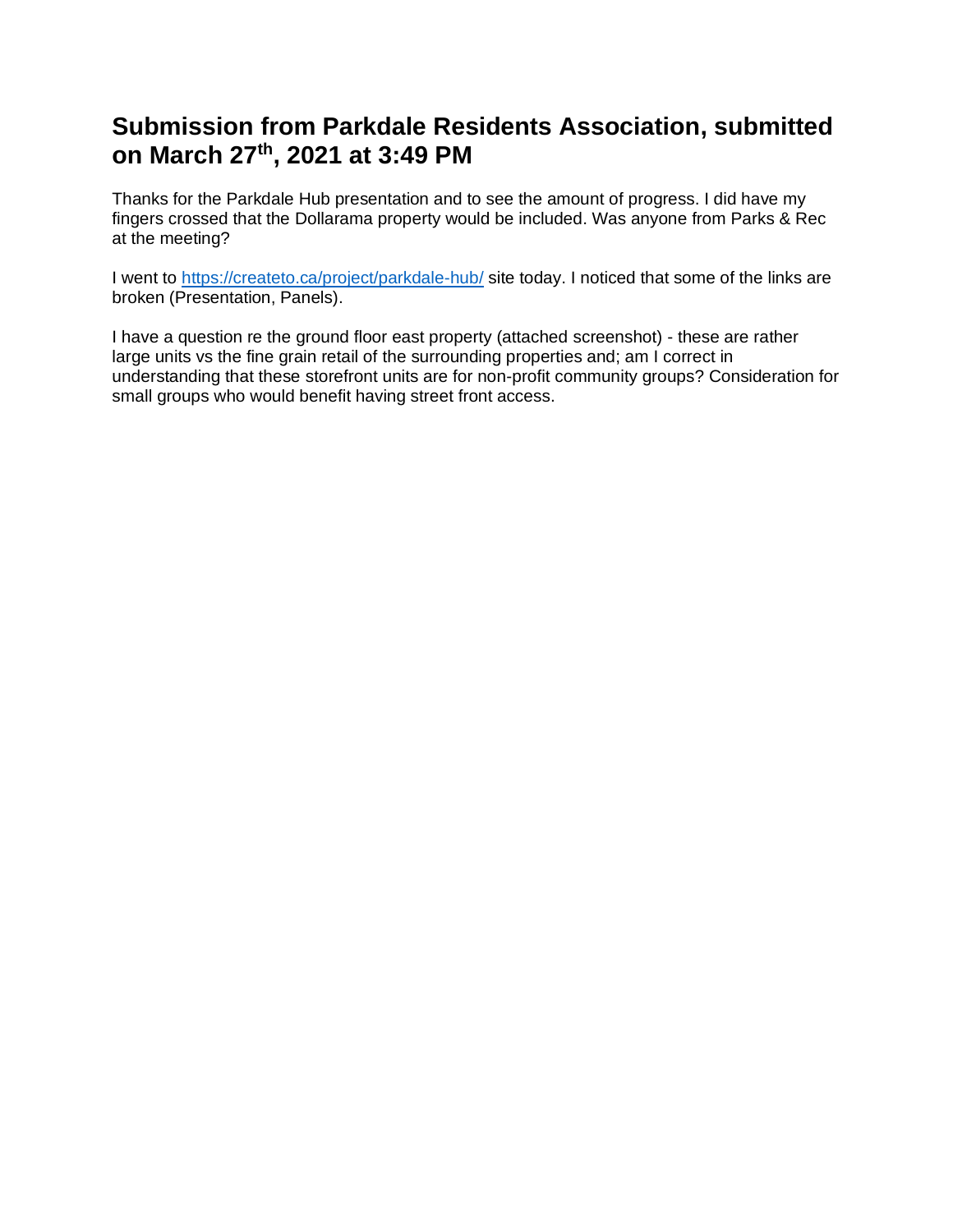## **Submission from 1313 Tenant Association, submitted on March 31st, 2021 at 11:30 AM**

### **Request from the Members of the 1313 Tenant Association Move**

- **1. 12 month or more notice before the move\*\*\*most important priority**
- 2. Moving once is least disruptive to some of the tenants; for others, moving twice would be less disruptive than living with the dirt and noise of construction
- 3. Moving expenses paid for special expenses with fragile artwork cost of moving twice plus compensation for the disruption of our work/business plus reinstallation of services/drivers licence/healthcard/mail ect
- 4. Work compensation during the move as covid19 has affected our income
- 5. Legal contracts (lease) between the tenants and Artscape, and legal contracts be-tween Artscape and the city (including blueprints), which secures our new units in the new building
- 6. Temporary live/work space in Parkdale/downtown some tenants with cars can move in other areas of Toronto
- 7. Financial compensation if the new live/work unit won't work for the tenant

### **New Units - Please note: We are only asking for what we have now**

- 1. Same Size and amount of rooms we currently have each tenant is requesting to go over unit details with architect
- 2. Same celling height at 11 feet
- 3. Same amount of storage space we currently have
- 4. Soundproofing
- 5. Ventilation and windows are open
- 6. Good natural light (large windows)
- 7. Outdoor space (balcony)
- 8. Rent Control for our units
- 9. Universal Accessibility with elevators
- 10. Good security and Intercom
- 11. No unfinished concrete walls some tenants are okay with partial concrete walls
- 12.Bathtub
- 13. Designated Artist live/work laundry facility
- 14.Keeping Artists live/workspaces together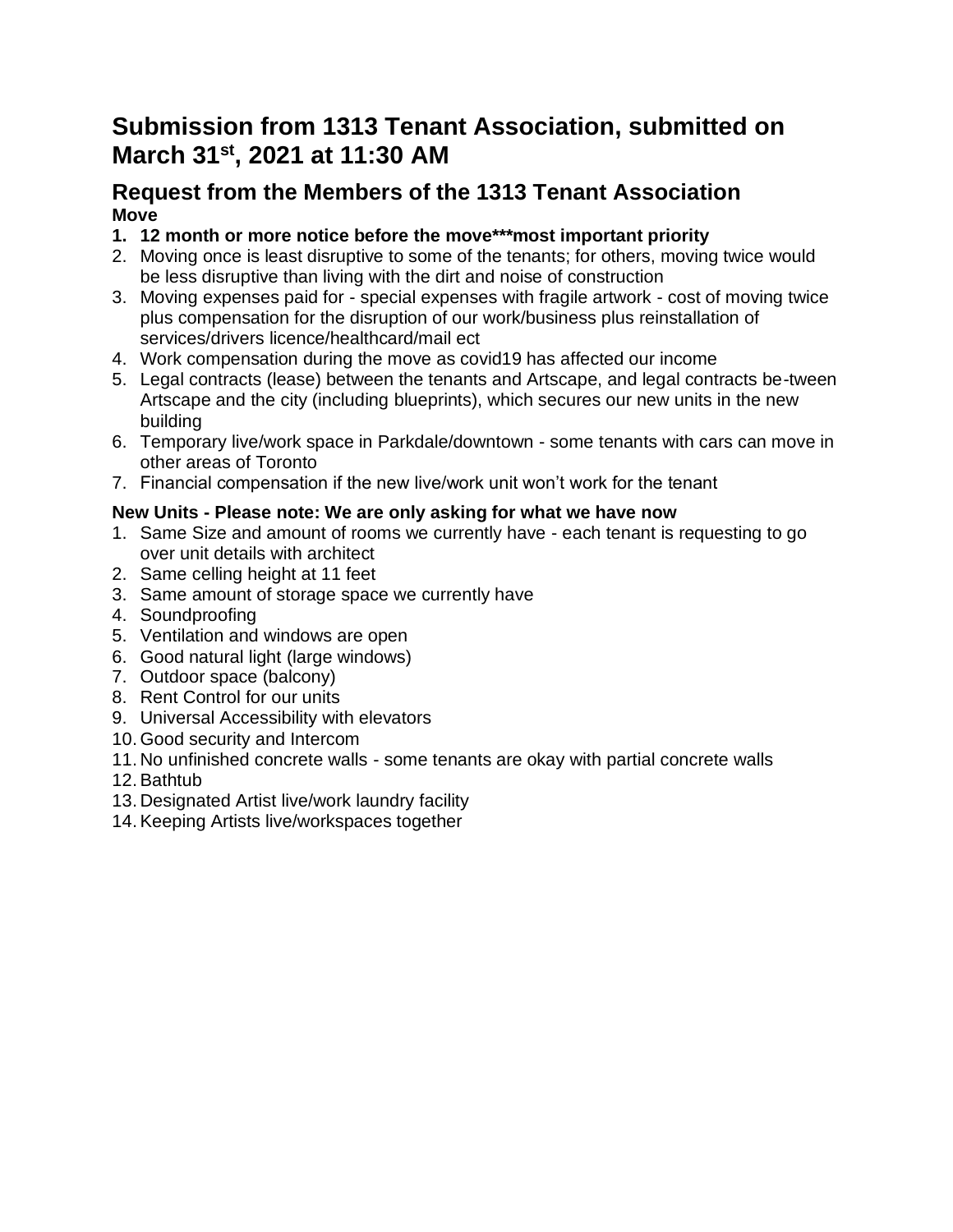# **Submission from Green 13, submitted on March 31st, 2021 at 4:19 PM**

See next page for original submission.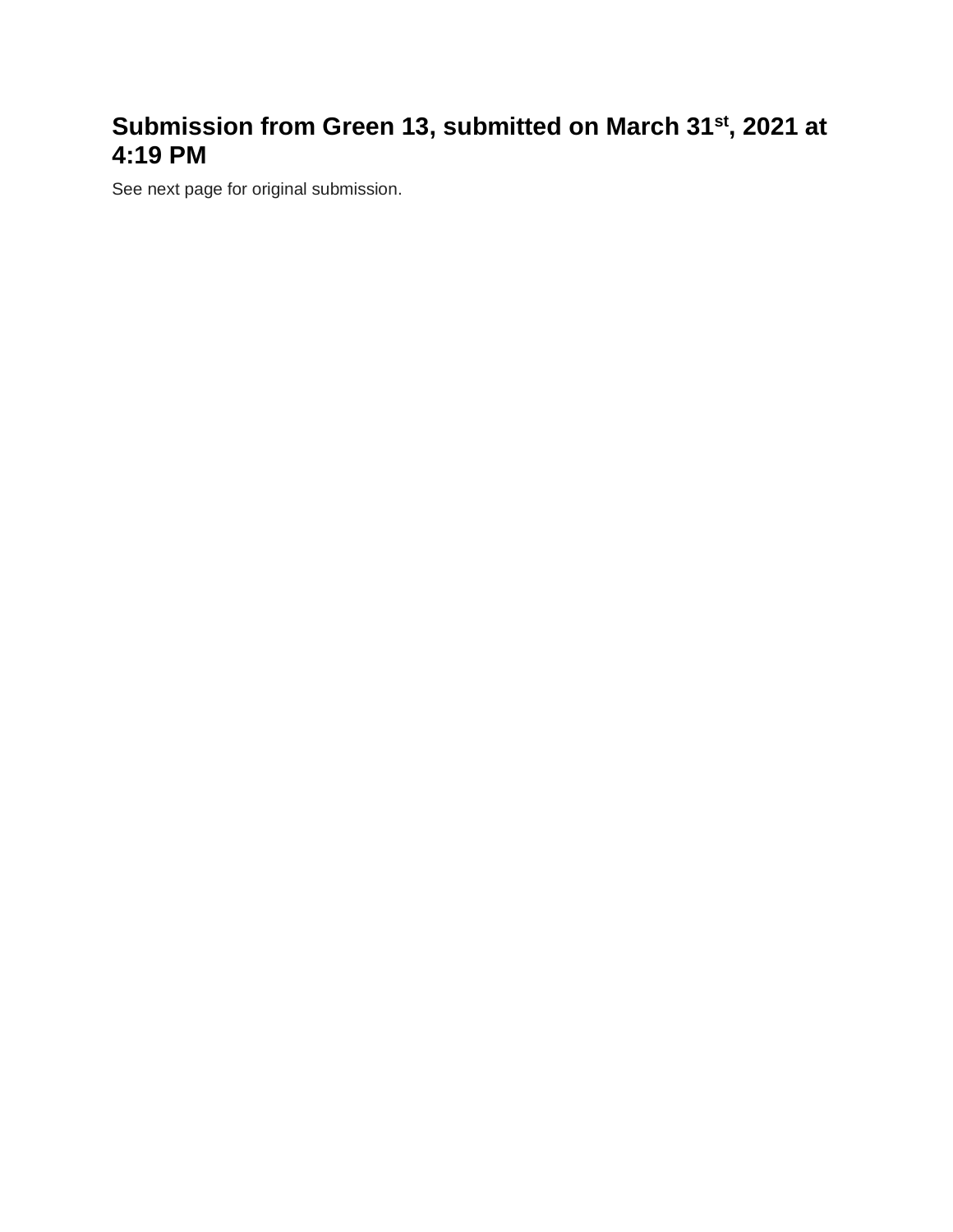

Green 13 491 Beresford Avenue Toronto, ON, M6S 3B8

March 31, 2021

Matthew Wheatley Swerhun Inc. 720 Bathurst Street Suite 500B Toronto, ON, M5S 2R4

#### **Re: Parkdale Hub Phase 2 - LAC Meeting #1**

### **Feedback on the Preliminary Design Concept**

Green 13 is grateful and honoured to be included in the Parkdale HUB Phase 2 Local Advisory Committee. We are impressed with the work accomplished so far by all of the organizations involved in this project and excited by the prospects of the future Community Hub in Parkdale.

To reiterate and add to the discussion of the first LAC meeting, in response to the questions below, we provide the following feedback:

*Thinking about a) the buildings' shape and massing (how they will be perceived and experienced from the street), b) the proposed adaptive re-use of existing heritage, and c) the preliminary layout of programming spaces within the massing/buildings…*

*1. What, if anything, do you particularly like?*

*2. What, if anything do you find concerning? What suggestions (if any) do you have to address those concerns?*

*3. Do you have any other comments or advice?*

- 1. Likes:
	- a. Existence of the project and its overall vision (intention, scope, design)
	- b. Architectural design: preservation of heritage features, connectedness of the buildings on the central site, transparency of the spaces (windows, light, views, open spaces)
	- c. Outdoor spaces connectedness of the existing and new elements lanes, park, community garden, the amount of sidewalk space
	- d. Intention to apply principles of green building design